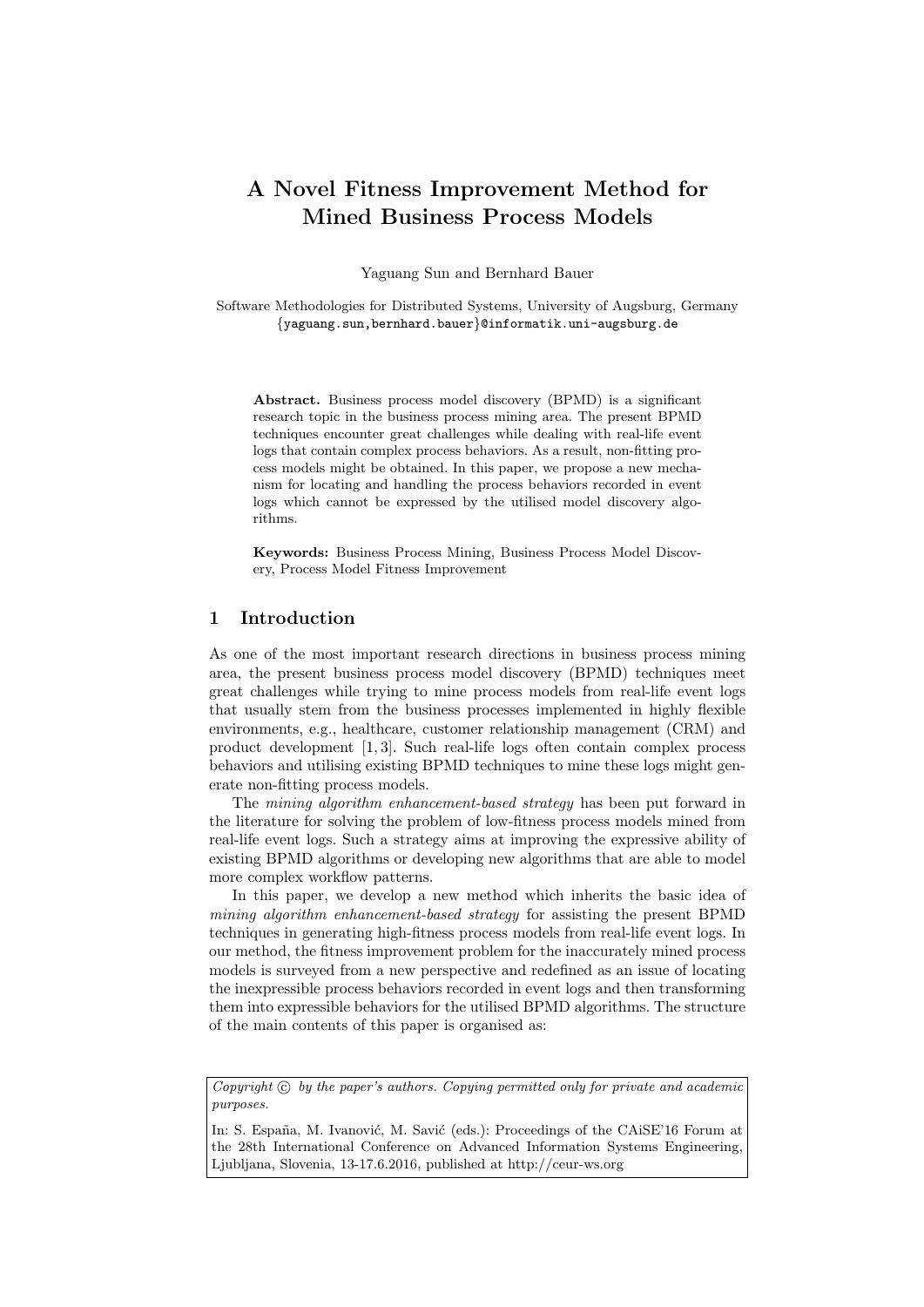- In Section 2, a novel method named IDC is put forward which is able to help the employed BPMD techniques mine more fitting process models from real-life logs.
- In Section 3, we carry out the proposed method IDC on an example event log to test the correctness and effectiveness of it.
- In Section 4, the related work from the academia is reviewed.
- In Section 5, a conclusion together with the future problems that we are going to solve are elaborated.

## 2 Approach Design

We firstly introduce a method for detecting and structuring the process behaviors from real-life event logs in Section 2.1. Afterwards, based on the method presented in Section 2.1 a heuristic technique named IDC for helping the utilised BPMD algorithms mine more fitting process models is put forward in Section 2.2.

### 2.1 Construct Process Behavior Space (PBS)

Business process behaviors from real-life event logs cannot be analysed before they are extracted and structured in an appropriate form. We solve the PBS construction problem by providing the following two concepts:

### Definition 1. (behavior-related activity)

Let SA be the set of activities for event log E. Let  $\succ_E$  represents a direct relation between any two activities from SA. For instance, for two activities  $a, b \in SA$ ,  $a \succ_E b = true$  if activity a is directly followed by b at least once in E. Symbol  $\Rightarrow_E$  represents a behavior-based relation between any two activities from SA. For two activities  $c, d \in SA$ ,  $c \Rightarrow_E d = true$  if  $c \succ_E d = true$  or  $d \succ_E c = true$ and  $d$  is also called a behavior-related activity of  $c$ .

### Definition 2. (behavior-related sub-trace)

Let SA be the set of activities and ST be the multiset of traces for event log  $E$ . Let  $t \in ST$  be a trace from E,  $st \sqsubseteq t$  be a sub-trace of t and  $SA_{st}$  be the set of activities for st. Given an activity  $a \in SA$ , st is a behavior-related sub-trace of a if  $\forall b \in SA_{st} \land b \neq a$  such that  $a \Rightarrow_E b$  and  $\exists c \in SA_{st}$  such that  $c = a$ .

Take a simple event  $\log E_1 = \{ \langle l_1, m_1, n_1, x_1, y_1, z_1 \rangle^{15}, \langle l_1, n_1, m_1, y_1, z_1 \rangle^{15} \}$  $, ^3, ^5$  (utilised for the rest of Section 2) as an example. According to Definition 1, the activity  $n_1$  from  $E_1$  has three behavior-related activities which are activity  $l_1$ ,  $m_1$  and  $x_1$ . Then, according to Definition 2, a set of behavior-related sub-traces  $\{^{15}, ^{20}\}$  for activity  $n_1$  can be extracted from  $E_1$ . Let  $\mathcal{F}$  :  $(ST^+, SA^+, SA) \rightarrow SBT$  be a function for finding all of the behavior-related sub-traces for a specific activity from a given trace, where  $ST^+$  represents the set of traces,  $SA^+$  represents the set of all possible sets of behavior-related activities, SA represents the set of activities and SBT stands for the set of all possible multisets of behavior-related sub-traces. The PBS construction procedure is described in Algorithm 1.

<sup>26</sup> Yaguang Sun and Bernhard Bauer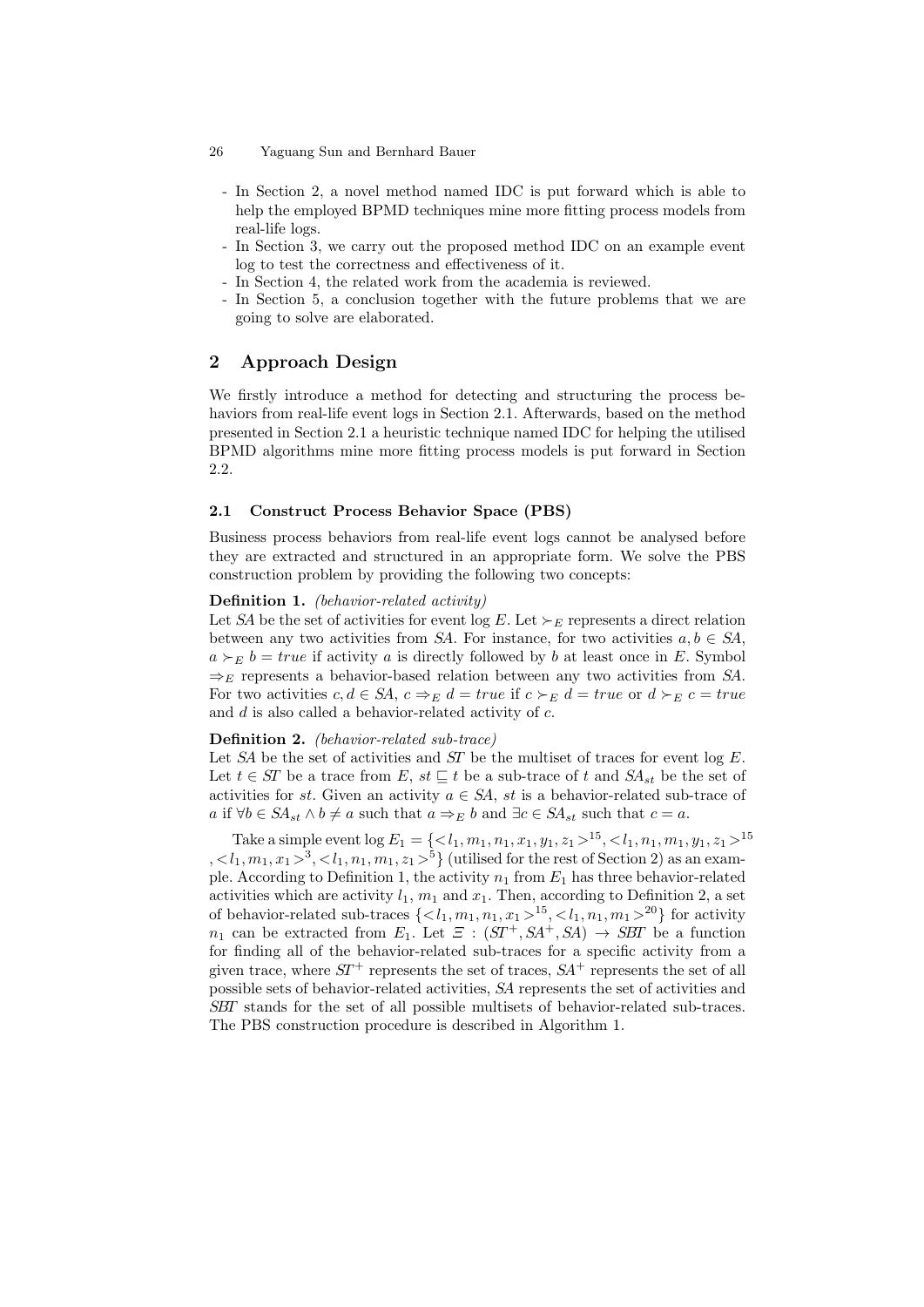Algorithm 1 Construct the PBS for a specific event log E (CPBS)

```
Input: an event log E, the set of activities SA for ELet BA be a set of behavior-related activities.
   Let BT be a set of behavior-related sub-traces.
   Let PBS be a set of sets of behavior-related sub-traces.
1: BA \leftarrow null, BT \leftarrow null, PBS \leftarrow null2: for each activity a \in SA do
3: for each trace t_1 \in E do
4: for each activity b \in t_1 do
5: if b \notin BA && a \Rightarrow_E b = true then
6: BA \leftarrow BA \cup b7: end if
8: end for
9: end for
10: for each trace t_2 \in E do
11: BT \leftarrow BT \cup \Xi(t_2, BA, a)12: end for
13: PBS \leftarrow PBS \cup BT14: BA \leftarrow null15: BT \leftarrow null16: end for
Output: a set of sets of behavior-related sub-traces PBS
```
### 2.2 Detection and Conversion of Inexpressible Process Behaviors

In this subsection, we firstly define a new concept called activity environment item. Afterwards, a new algorithm named IDC that is able to assist in detecting and converting the inexpressible process behaviors related to one particular activity is presented.

#### Definition 3. (activity environment item)

Let SA be the set of activities from event  $log E$ , activity a, b and c are three activities from SA, the tuple  $(b, c)$  is an environment item of activity a if  $\exists t \in E$ such that  $\langle b, \langle a \dots \rangle, c \rangle \subseteq t$ , where t stands for a trace from E and  $\langle a \dots \rangle$ represents a sub-trace that only consists of activity a.

Take the event  $log E_1$  mentioned in Section 2.1 as an example. According to Definition 3, the activity  $n_1 \in E_1$  has two types of environment items which are  $(m_1, x_1)$  and  $(l_1, m_1)$ . Activity  $l_1 \in E_1$  also has two types of environment items that are  $(null, m_1)$  (the value null indicates that  $l_1$  appears as a starting activity) and  $(null, n_1)$ . Let  $\Theta$ :  $(SA, SBT) \rightarrow SET^+$  be an environment item searching function for a specific activity, where SA represents the set of activities, SBT represents the set of all multisets of behavior-related sub-traces and  $SEI^+$  stands for the set of all sets of environment items. Let  $\Phi : (SA, \overline{SEI}, \overline{SBT}, \overline{SNA}) \rightarrow \overline{SBT}$ be an activity conversion function, where SEI stands for the set of environment items and SNA represents the set of activity names. Given an activity, function  $\Phi$  is capable of converting this activity into a new activity (with a new name)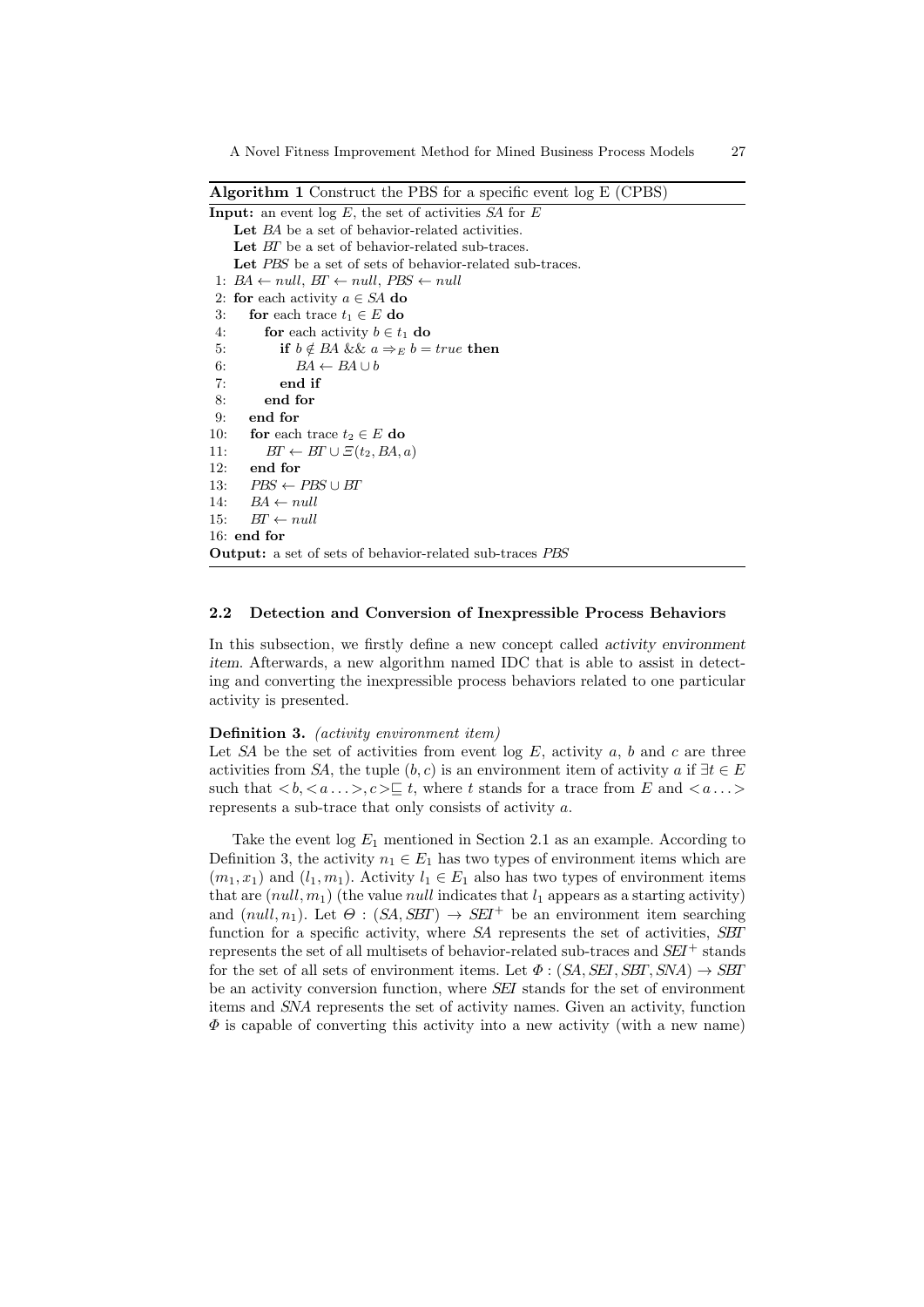Algorithm 2 Inexpressible behaviors detection and conversion (IDC)

**Input:** an activity a from event  $\log E$ , the *PBS* for  $\log E$ , a model fitness threshold ε, a model fitness improvement threshold η Let  $BST_a$  and  $BST_t$  be two sets of behavior-related sub-traces. Let  $\overline{SEI}_a$  and  $\overline{SEI}_r$  be two sets of environment items. Let  $f_1$  and  $f_2$  be two variables of type Double. Let  $i$  be a variable of type Integer. Let  $ei_t$  be an environment item. 1:  $f_1 \leftarrow 0, f_2 \leftarrow 0, i \leftarrow 0$ 2:  $ei_t \leftarrow null$ ,  $BST_a \leftarrow null$ ,  $BST_t \leftarrow null$ ,  $SET_a \leftarrow null$ ,  $SEL_r \leftarrow null$ 3:  $BST_a \leftarrow PBS[a]$  # collect the set of behavior-related sub-traces for a from PBS 4:  $\mathcal{S}EL_a \leftarrow \Theta(a, \mathcal{B}ST_a)$  # find the set of environment items for activity a 5:  $f_1 \leftarrow \Sigma(\Omega(BST_a), BST_a)$  # calculate the fitness of the model mined from  $BST_a$ 6: while  $(|\text{SEI}_a| > 0$  &  $f_1 < \varepsilon$  do 7: for each environment item  $ei_a \in SEI_a$  do 8:  $BST_t \leftarrow \Phi(a, ei_a, BST_a, a_i)$  # transform a into  $a_i$  under environment  $ei_a$ 9: if  $(\Sigma(\Omega(BST_t),BST_t) > f_2)$  then 10:  $f_2 \leftarrow \Sigma(\Omega(BST_t), BST_t)$ 11:  $ei_t \leftarrow ei_a$ 12: end if 13: end for 14: if  $(f_2 - f_1 > \eta)$  then 15:  $f_1 \leftarrow f_2$ 16:  $BST_a \leftarrow \Phi(a, ei_t, BST_a, a_i)$ 17:  $SEI_r \leftarrow SEI_r \cup ei_t$ 18: remove  $ei_t$  from  $SEI_a$ 19:  $i \leftarrow i + 1$ 20: else 21: break 22: end if 23: end while **Output:** a set of environment items  $SEI_r$  for activity a.

under a certain environment in all of the behavior-related sub-traces of the given activity. For the activity  $n_1 \in E_1$ , given an environment item  $ei = (m_1, x_1)$ of  $n_1$ , the set of behavior-related sub-traces  $BST_{n_1} = \{ \langle l_1, m_1, n_1, x_1 \rangle^{15}, \langle$  $l_1, n_1, m_1 >^{20}$  of  $n_1$  and a new activity name  $n_{1,0}, \Phi(n_1, ei, BST_{n_1}, n_{1,0}) = \{ \leq$  $l_1, m_1, n_{1,0}, x_1 >^{15}, l_1, n_1, m_1 >^{20}$ . Let SST be the set of all possible multisets of traces,  $\Omega$ : SST  $\rightarrow$  SM be a workflow discovery algorithm, where SM is the set of process models.  $\Sigma : (SM, SST) \rightarrow SV$  represents a process model fitness evaluation schema with an input of a process model and its relevant set of traces and an output of an assessed value from SV (the set of all possible values output by  $\Sigma$ ). The details of IDC is described in Algorithm 2.

For a specific activity  $\alpha$  from log  $E$ , the algorithm IDC firstly obtains the set of behavior-related sub-traces  $BST_a$  for a through step 3, the set of environment items  $SEI_a$  for a by step 4 and the fitness of the behavior-related model (by mining the generated set of behavior-related sub-traces  $BST_a$ ) of a by step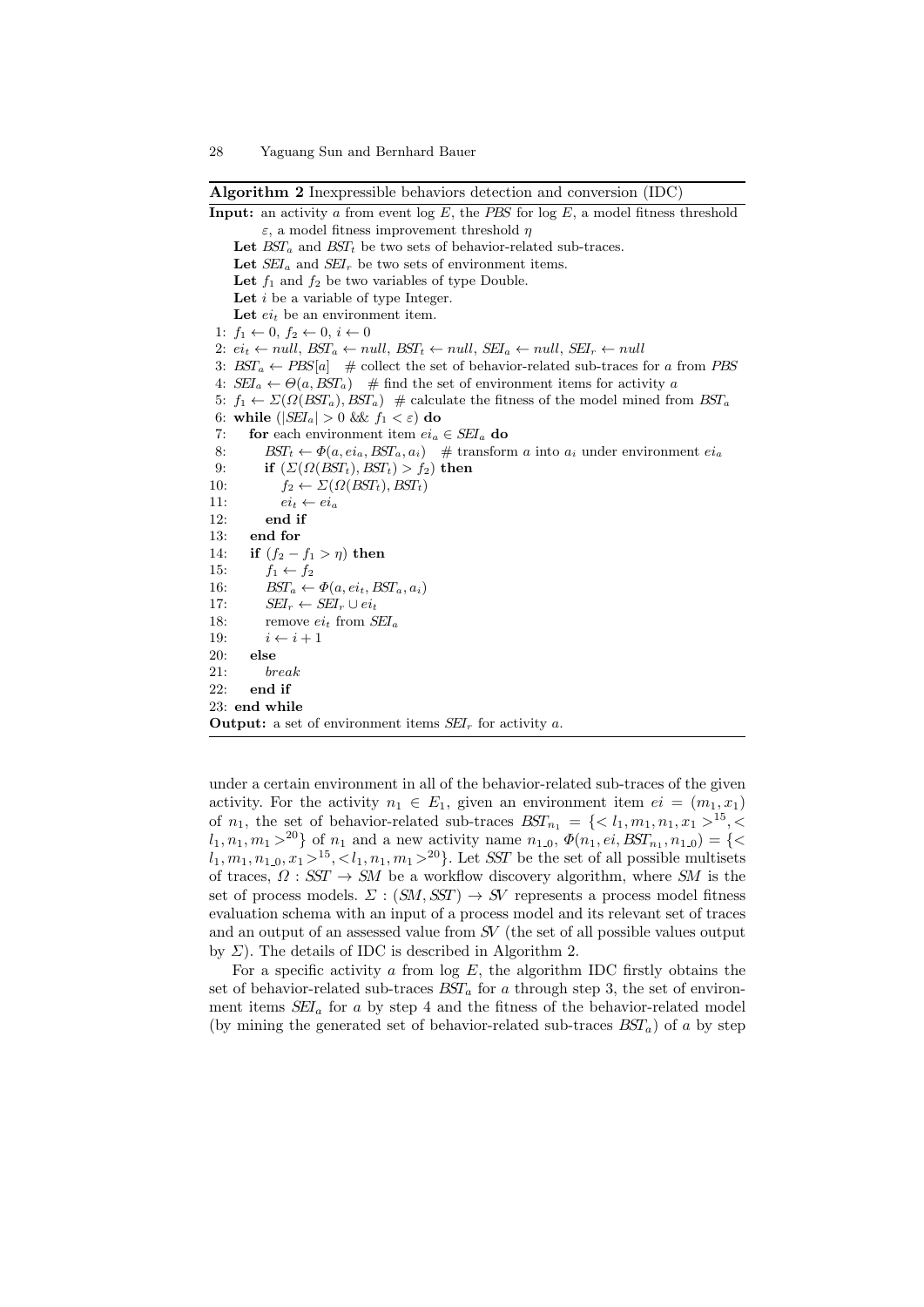5. Afterwards, steps  $6-13$  try to find the environment item of a under which converting  $a$  into  $a_i$  in the set of behavior-related sub-traces of  $a$  will help generate a behavior-related model (by mining  $BST<sub>t</sub>$ ) with maximal fitness and the discovered environment item is put in  $ei_t$  and the value of the maximal fitness is stored by  $f_2$ . Then, it is checked if the fitness improvement acquired is larger than or equal to a threshold  $\eta$  by step 14. If this is the case, the environment item is put in set  $SEI_r$  (step 17) which will be finally output by IDC. The original set of behavior-related sub-traces is updated (step 16) by transforming the relevant activity under the found environment which is removed from  $SEI_a$  later by step 18 and IDC continues to search for the next environment item if  $SEI_a$ is not empty and the fitness of the new behavior-related model is less than a target value  $\varepsilon$ . Otherwise, the technique IDC stops.

# 3 Evaluation

In our experiment, we utilise the Heuristics Miner (HM)  $[7]$  from ProM  $6<sup>1</sup>$  for mining process models from event logs. At present, several application instances  $[9-14]$  of the mining algorithm enhancement-based strategy (introduced in Section 1) have been put forward in the literature. These proposed methods are able to help mine high-fitness process models expressed by Petri net [15]. However, few efforts have been made to help the HM mine high-fitness models. According to [16], the HM which expresses process model by Heuristics net is one of the most popular BPMD tools in the ProM framework and this is why we adapt our technique to HM for the evaluation. Adapting our technique to other BPMD algorithms will be a future job. Furthermore, we use the ICS fitness [8] for assessing the accuracy of the mined models because it has a computationally efficient calculative process.

We tested the correctness and effectiveness of our technique by utilising an example event log  $E_e$ . As shown in Figure 1, log  $E_e$  has nine activities and 523 traces and the process model generated by implementing the HM on  $E_e$  has a low ICS fitness value which is 0.7748.

In the process of our experiment, we firstly utilise the algorithm CPBS (introduced in Section 2.1) to build the PBS for log  $E_e$ . Afterwards, the algorithm IDC (introduced in Section 2.2) is used to analyse the built PBS for discovering the activities together with their relevant environment items that are the main factors to turn out the inexpressible process behaviors for HM in  $log E_e$ . The model fitness threshold  $\varepsilon$  is set to 1 and the model fitness improvement threshold  $\eta$  is set to 0.3 for IDC.

According to Figure 2, the method IDC finds that the activity  $F$  under environment  $(D, E)$  and  $(H, I)$  in log  $E_e$  is the key factor for generating the process behaviors that cannot be expressed by HM. With this discovery from IDC, we replace the activity F under environment  $(H, I)$  by a new activity named  $F_0$  and the activity F under environment  $(D, E)$  by using  $F_1$  in log  $E_e$  so

 $1 \text{ http://www.promtools.org}.$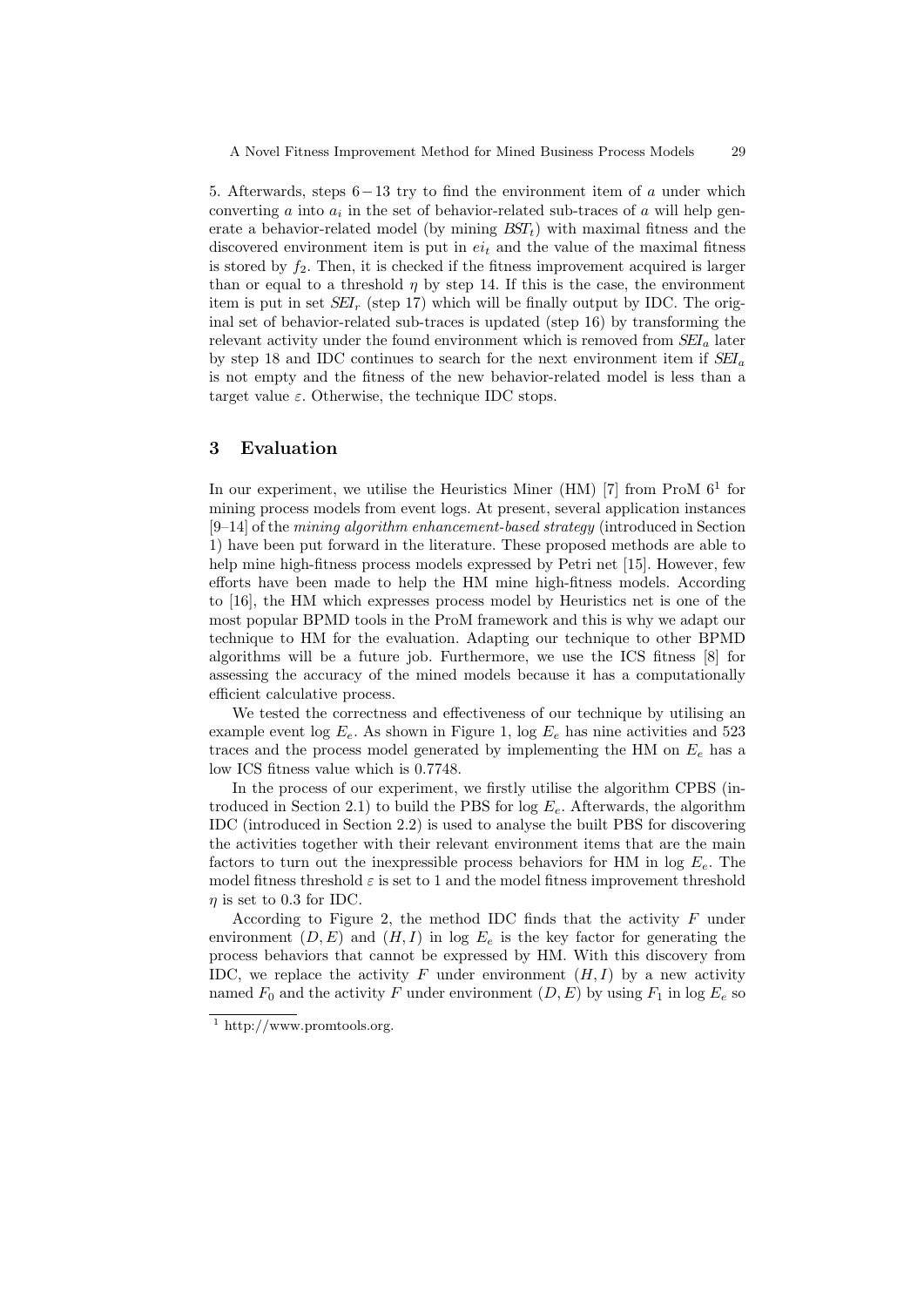### 30 Yaguang Sun and Bernhard Bauer



Fig. 1. The example event log  $E_e$  and the business process model mined from  $E_e$  by HM.

that a new log  $E_{e^*}$  (in Figure 2) can be generated. As shown in Figure 2, a more fitting process model (with a fitness value 0.9987) is output by HM executed on the newly generated log  $E_{e^*}$ . This positive evaluation results indicate that our technique IDC successfully locate the inexpressible process behaviors from  $E_e$ for HM.



Fig. 2. The newly generated event log  $E_{e^*}$  and the business process model mined from  $E_{e^*}$  by HM.

# 4 Related Work

In the literature, several effective techniques stemming from the mining algorithm enhancement-based strategy have been devised. Most of these presented techniques are developed to mine fitting process models expressed by Petri net.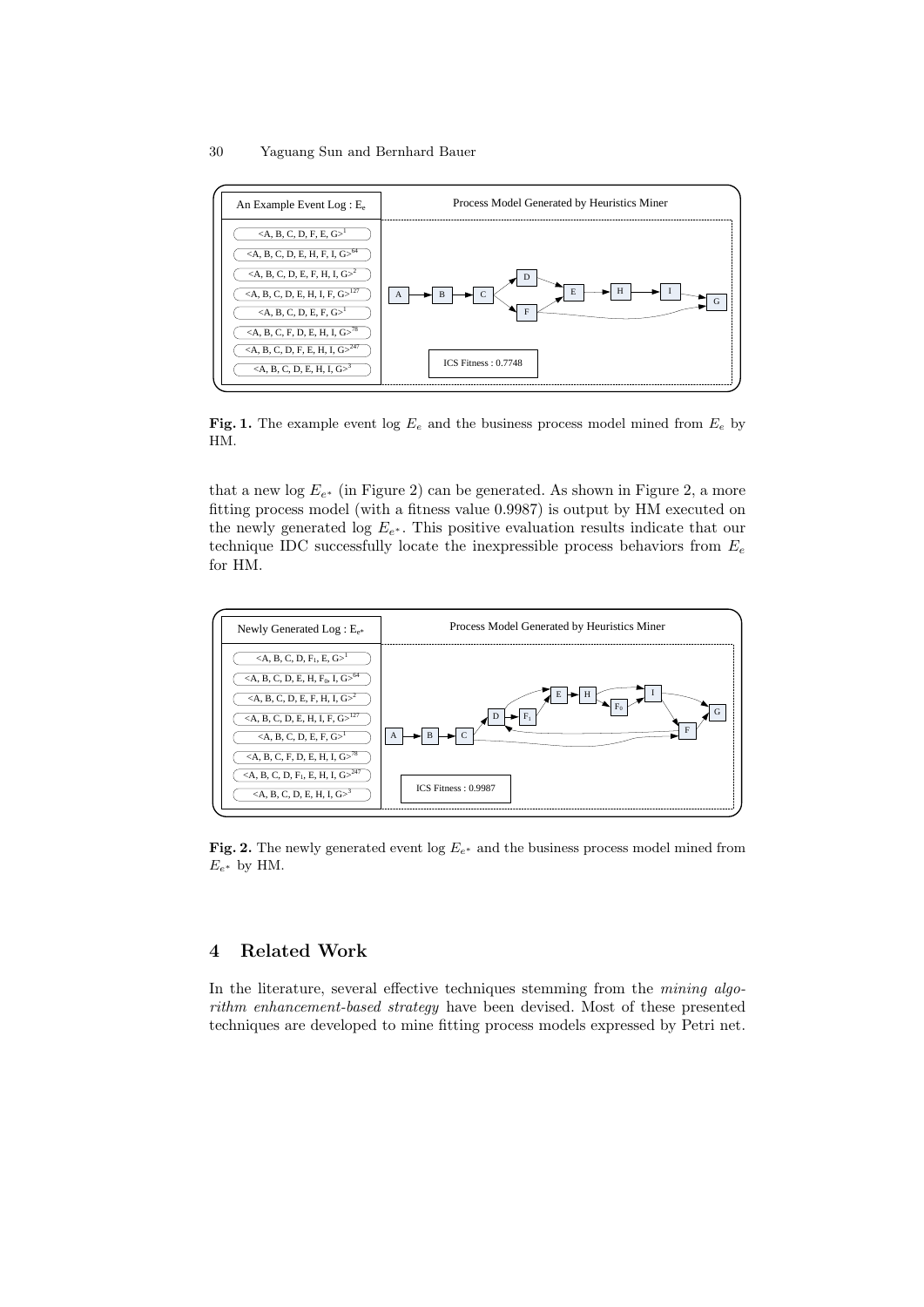The authors in [10] put forward the State-based Region Miner which is able to generate different categories of place-irredundant Petri nets from the transition systems and assure the fitness of the generated Petri nets. In [9], the authors point out that the BPMD approaches partly based on heuristic methods cannot guarantee an accurate mining results. Then, they develop a series of methods for adapting the technique of Petri net synthesis to the BPMD area so that the advantage from the Petri net synthesis can be utilised to mine high fitness process models from real-life event logs. The authors in [11] propose the ILP Miner based on the idea that places can restrict the possible firing sequences of a Petri net. The ILP Miner assures to mine highly fitting Petri nets whose sizes are independent of the number of events in the event logs. The authors in [12, 13] put forward the Inductive Miner which guarantees to return a fitting model that is also sound. The process model repair technique is presented by the authors in [14] for generating a high-fitness process model. Such a technique tries to divide the original log into several sublogs with non-fitting subtraces. For every sublog, a sub-model is obtained and added to the original model at the appropriate place.

## 5 Conclusion

In this paper, we mainly proposed a technique IDC for helping detect and convert the inexpressible process behaviors for the utilised BPMD techniques from particular real-life event logs. Through the evaluation results from Section 3, we demonstrated the effectiveness of our technique.

A fitting model might still be complex. Our future job will be focused on designing a new trace clustering technique [2–6] that contains two steps where the first step focuses on building sub-models with lower complexity and the second step focuses on improving the accuracy of the mined sub-models by using the technique proposed in this paper. In the meantime, we will also validate our method on some other real-life cases.

### References

- 1. W.M.P. van der Aalst. Process Mining: Discovery, Conformance and Enhancement of Business Processes. Springer, Berlin, 2011.
- 2. M. Song, C.W. Gnther and W.M.P. van der Aalst. Trace Clustering in Process Mining. In Business Process Management Workshops 2008, volume 17 of Lecture Notes in Business Information Processing, pages 109-120. Springer, Berlin.
- 3. J.D. Weerdt, S. vanden Broucke, J. Vanthienen and B. Baesens. Active Trace Clustering for Improved Process Discovery. IEEE Transactions on Knowledge and Data Engineering, 25(12):2708-2720, 2013.
- 4. Y.G. Sun and B. Bauer. A Novel Top-Down Approach for Clustering Traces. In Advanced Information Systems Engineering (CAiSE 2015), volume 9097 of Lecture Notes in Computer Science, pages 331-345.